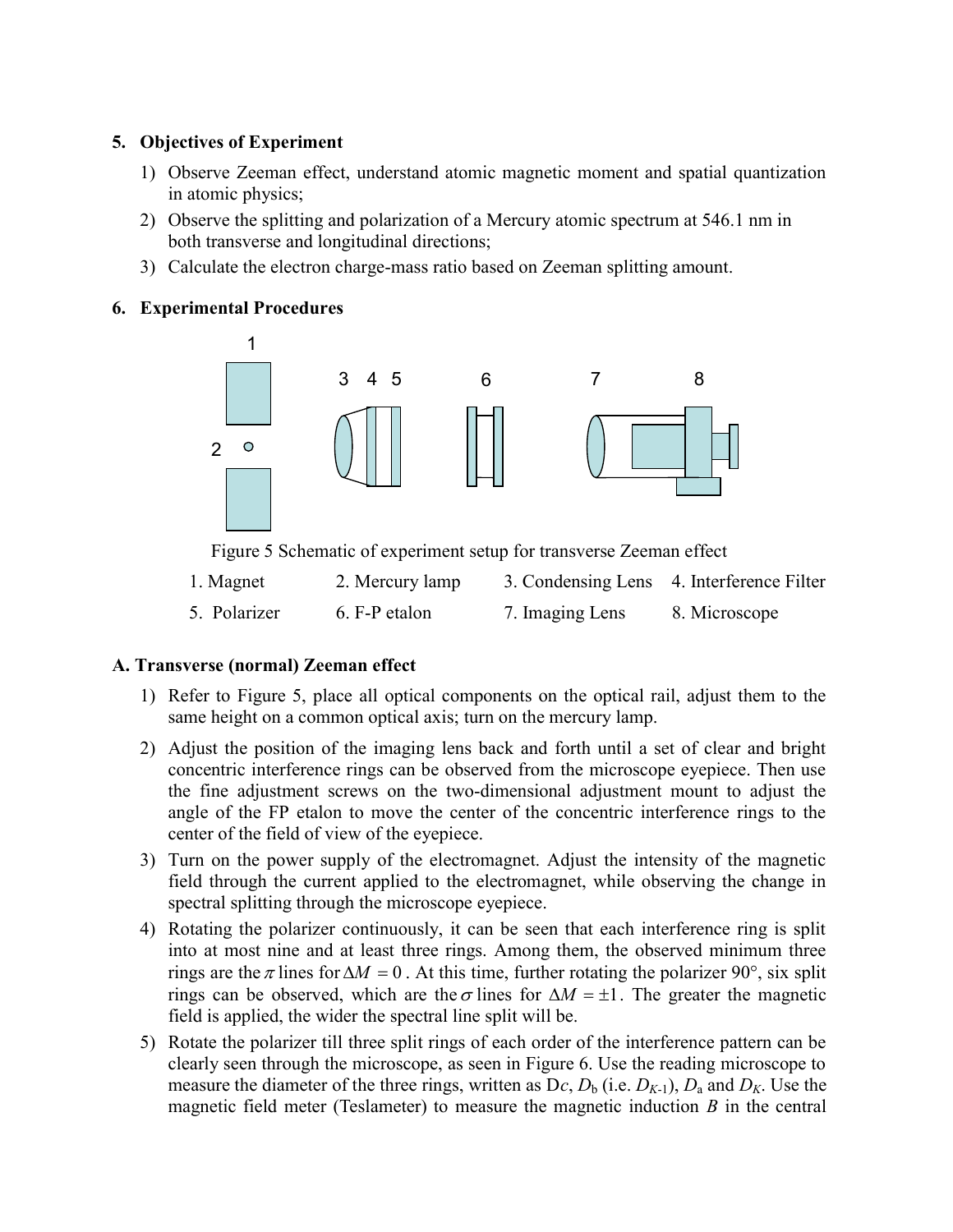area of the magnet. Substitute the data into (26) and (27), the wave number difference and electron charge/mass ratio can be calculated.



Figure 6 Split rings of Mercury green line at 546.1 nm after applying magnetic field

#### B. Longitudinal Zeeman effect

- 1) Refer to Figure 7, following the previous experiment, rotate the electromagnet by  $90^\circ$ , let the open hole of the magnet pole face the optical rail, and let the mercury light shine through the open hole.
- 2) Don't place the  $\frac{1}{4}$  wave plate at this time. Arrange other components to build the setup same as the previous experiment. Observe the interference rings through the microscope eyepiece.



Figure 7 Schematic of experiment setup for longitudinal Zeeman effect

- 1. Magnet 2. Mercury lamp 3. Condensing Lens 4. Interference Filter
- 5. Polarizer 6. F-P etalon 7. Imaging Lens 8. Microscope
- 9. ¼ wave plate
- 3) Turn on the power supply of the electromagnet. Adjust the intensity of the magnetic field through the current applied to the electromagnet, while observing the change in interference ring splitting. It can be seen that with the increase of the magnetic field, the split of interference rings becomes wider. Each interference ring splits into six, but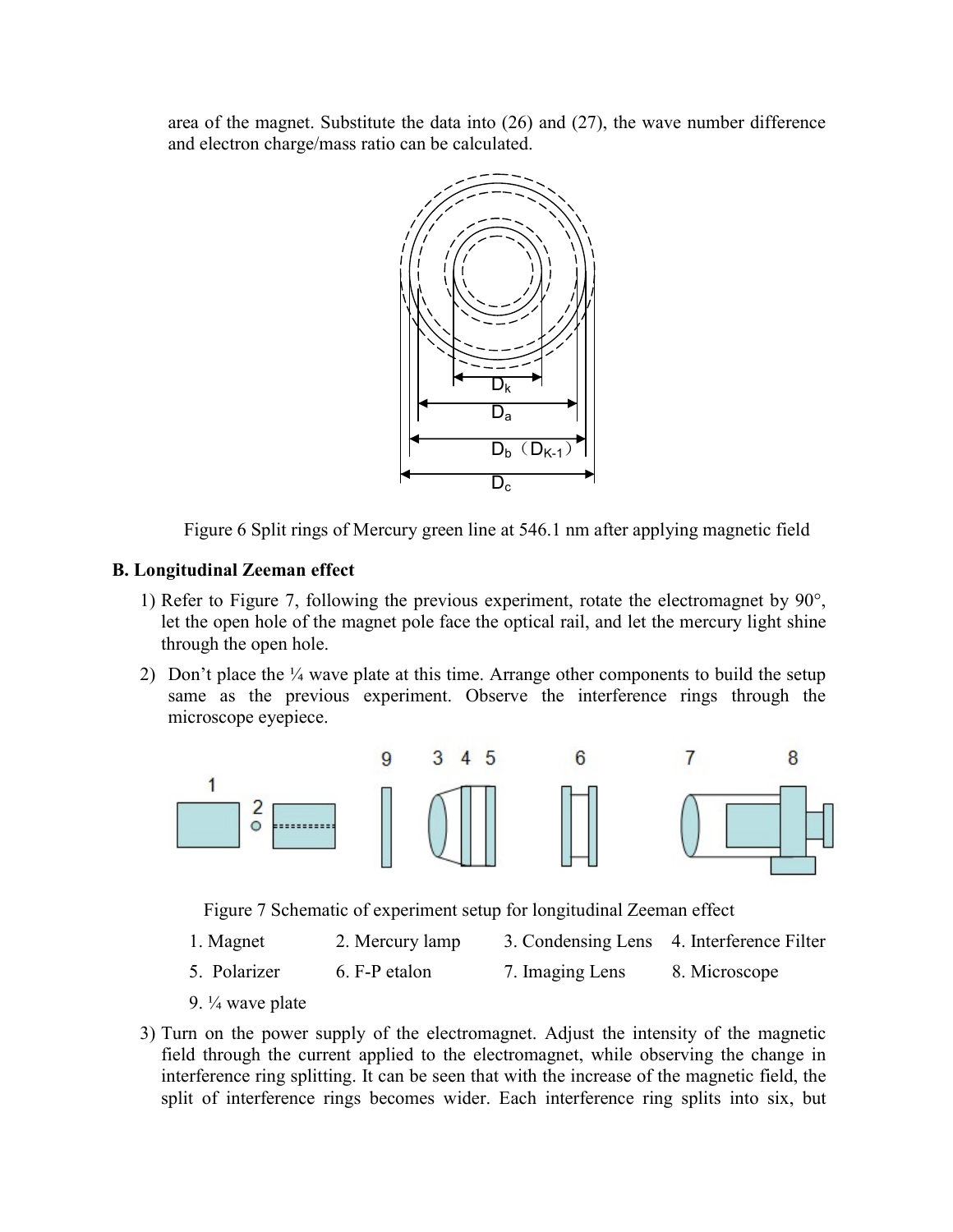rotating the polarizer cannot change the number of interference rings, indicating that the polarization state of these spectral lines is circular polarization.

- 4) Place the  $\lambda$ 4 wave plate into the optical path as shown in Fig. 7, so that the circularly polarized light is converted to linearly polarized light.
- 5) Rotate the  $\lambda$ 4 wave plate to different angles, the two groups (i.e. inner side and outer side) of 3 interference rings will emerge and disappear alternatively. This confirms that the split two groups of spectral lines are left and right circularly polarization beams, respectively.

**Note**: The power supply for the electromagnet has automatic overheating protection. If it is automatically turned off, wait a moment to allow it to cool down before turning it on again. Do not operate it at large current for a long period of time, as otherwise the coils would overheat. Reduce current after each measurement or during idle of the experiment. Radiator at the rear should not be blocked out.

Reference data (information purpose only; not the performance criteria of apparatus)

|                    | $D_c$ | $D_h$ $(D_{K-1})$ | D     |       |
|--------------------|-------|-------------------|-------|-------|
| Left side reading  | 6.311 | 6.204             | 6.091 | 4.945 |
| Right side reading | 0.062 | 0.171             | 0.277 | 1.418 |
| diameter           | 6.249 | 6.033             | 5.814 | 3.527 |

A set of reference data is recorded in the table below (unit: mm):

Use the Teslameter to measure the magnetic field at central region,  $B=1.105$  T; with F-P thickness  $d=1.40$  mm and refractive index n=1.46; and  $M_2g_2$ - $M_1g_1$ =1/2; substitute the data into equation (27), we get  $e/m=1.8280\times10^{11}$  (C/kg) while the recognized value is:  $e/m=1.7588\times10^{11}$  (C/kg).

The measurement error is: 3.9%.

#### 7. Appendix: LEAI-21A Software User Instruction

In Figure 5, replace the imaging lens and the reading microscope with the CCD and camera lens. The interference pattern is acquired by PC through the CCD camera via a USB frame grabber. For initial use, the USB driver of the frame grabber needs to be installed as follows (USB2.0 port is required):

For Windows-7/32-bit PC:

- (1) Connect the USB plug of the frame grabber to one USB port of the PC.
- (2) Installation of device driver will be automatic, or manually locate the driver software to folder "Driver32" on the CD.
- (3) Copy "devwdm.ax" and "devwdm.dll" from folder "ZEEMAN EFFECT VCH7.0" on the CD to folder C://WINDOWS/SYSTEM32.
- (4) Click the Start Button, type "CMD" in the "Search" box, but DO NOT hit "Enter" yet.
- (5) Under "Programs" right-click on "CMD" and choose "Run as Administrator", then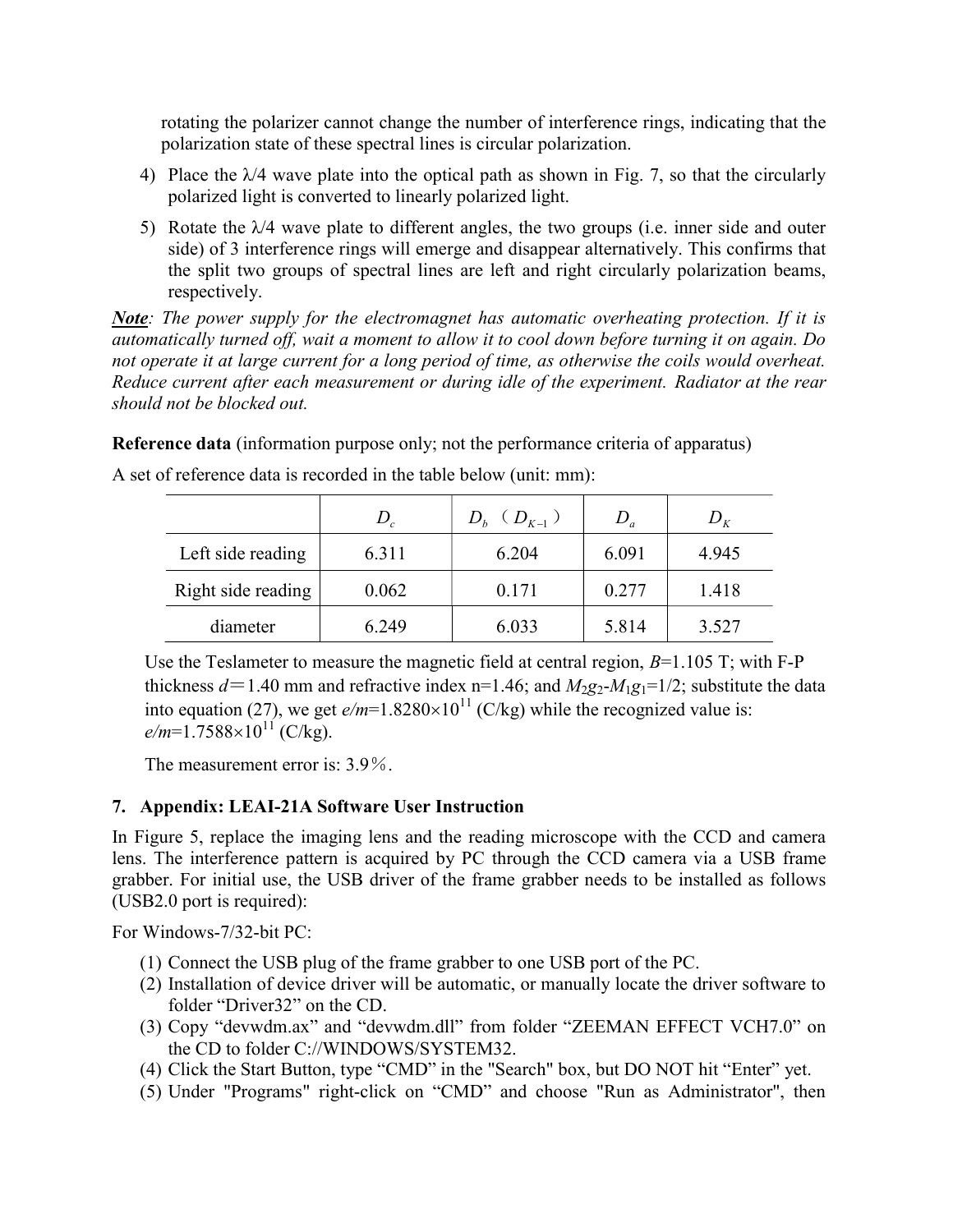click "Continue".

(6) In the black command line window, enter "Regsvr32 devwdm.ax" to complete registration.

For Windows-7/64-bit PC:

- (1) Connect the USB plug of the frame grabber to one USB port of the PC.
- (2) Installation of device driver will be manual by locating the driver software to folder "Driver64" of the provided CD (refer to the "Installation Note of Frame Grabber").
- (3) Copy "devwdm.ax" and "devwdm.dll" from folder "ZEEMAN EFFECT VCH7.0" on the CD to folder C://WINDOWS/ Syswow64.
- (4) Click the Start Button, type "CMD" in the "Search" box, but DO NOT hit "Enter" yet.
- (5) Under "Programs" right-click on "CMD" and choose "Run as Administrator", then click "Continue".
- (6) In the black command window, enter "Regsvr32 c:/windows/sysWOW64/devwdm.ax" to complete registration.

Now the interference pattern can be acquired by the Zeeman program.

## 1) Run the program

Open the file folder where the software is stored. Double click the executable file "ZEEMAN EFFECT VCH7.0" to run the program. Program window will pop up.

### 2) Menu functions

A Demo video "Demo" can be found on the CD provided.

The menu bar consists of these sub-menus: File, Edit, Option, Set up, Calculate, and About.

- (1) "File" menu: to open/save/export file, or exit program
- (2) "Option" menu: select command from this menu to select working mode "Preview" or "Capture". There are also two tabs under the menu bar, i.e. "Preview" and "Capture." After executing command "Preview" by selecting it from the menu, click tab "Preview" to display the window of real time image. After executing command "Capture," the collected image will be displayed in current window (under tab "Capture"), and then this image can be further operated by executing relevant commands from the menu bar.
- (3) "Setup" menu: to modify image brightness, contrast, etc.
- (4) "Edit" menu: only effective for the captured image, includes these commands:
	- a) Zoom in, Zoom out and Pristine size: for image size operations.
	- b) Move: move the image position on the panel
	- c) Mark: determine the centers and positions of required interference rings as seen in Fig. 7. First, mark three points on the central ring of the  $m<sup>th</sup>$  order, the track and the center of the ring are determined automatically; second, mark one point on each ring of the three rings of the (m-1)<sup>th</sup> order. The diameters of the selected rings, i.e.  $D_b$  ( $D_{m-1}$ ),  $D_a$  and  $D_m$ , are calculated and displayed on the panel (left-lower portion).